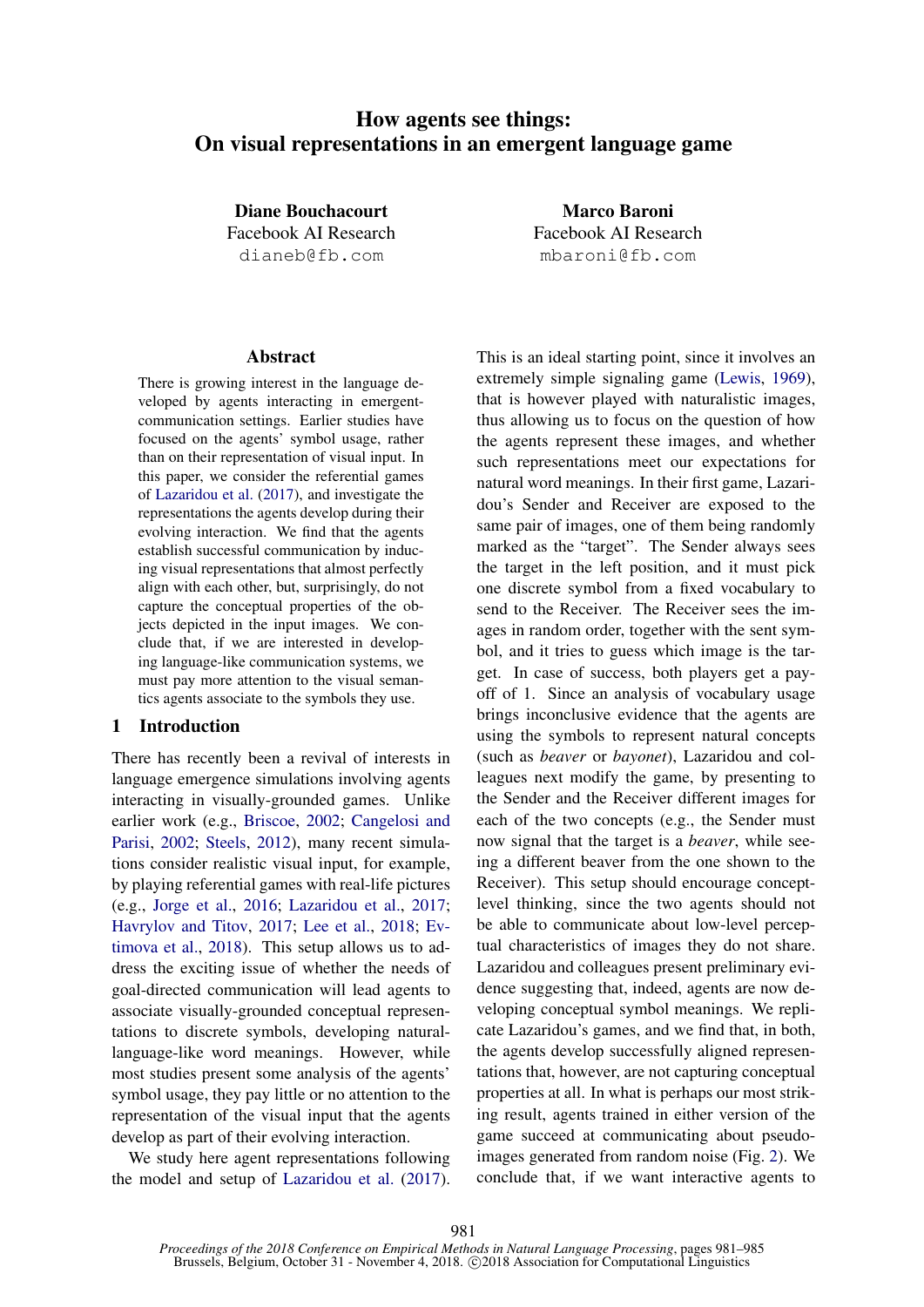develop a vocabulary of words denoting natural meanings, more attention must be paid to the way in which they are representing their perceptual input.

### 2 Experimental setup

Architecture We re-implement Lazaridou's Sender and Receiver architectures (using their better-behaved "informed" Sender). Both agents are feed-forward networks. The Sender takes image representations as input, it projects them into its own representational space, compares them, and finally outputs a probability distribution over vocabulary symbols, from which a single discrete symbol is then sampled. We report here results obtained with an output vocabulary of 100 symbols, but the same patterns were observed using a range of sizes from 2 to 1, 000. The Receiver takes as input the target and distractor input image representations in random order, as well as the symbol produced by the sender (as a vocabulary-sized one-hot vector). It embeds the images and the symbol into its own representational space, where it performs a symbol-to-image comparison, producing a probability distribution over the two images, one of which is selected by sampling from this distribution. If the Receiver selected the target image, a reward of 1 is assigned to both agents. The whole architecture is jointly trained by letting the agents play, and updating their parameters with Reinforce [\(Williams,](#page-4-9) [1992\)](#page-4-9). See [Lazaridou et al.](#page-4-0) [\(2017\)](#page-4-0) for details.

Data Following [Lazaridou et al.](#page-4-0) [\(2017\)](#page-4-0), for each of the 463 concepts they used, we randomly sample 100 images from ImageNet [\(Deng et al.,](#page-4-10) [2009\)](#page-4-10). We construct 50,000 mini-batches of 32 image pairs during training and 1, 024 pairs for validation. We construct a held-out test set in the same way by sampling 10 images per concept from ImageNet (for 2 concepts, we were not able to assemble enough further images), for a total of 4, 610. We compute RSA scores (see below) on the crossproduct of these images. We also use the heldout set to construct mini-batches of images pairs to compute test performance. Following Lazaridou, the images are passed through a pre-trained VGG ConvNet [\(Simonyan and Zisserman,](#page-4-11) [2015\)](#page-4-11). The input vector fed to the agents is the second-to-last 4096-D fully connected layer<sup>[1](#page-1-0)</sup>.

Games We re-implement both Lazaridou's same-image game, where Sender and Receiver are shown the same two images (always of different concepts), and their different-image game, where the Receiver sees different images than the Sender's. We repeat all experiments using 100 random initialization seeds. As we faithfully reproduced the setup of [Lazaridou et al.](#page-4-0) [\(2017\)](#page-4-0), we refer the reader there for hyper-parameters and training details.

## 3 Experiments

We first asked in which way playing the game affects the way agents "see" the input data, that is, in which way their image embeddings differ from the input image representations, and from each other. Concerning Sender and Receiver, a reasonable expectation is that successful communication implies a convergence of representations. How should these representations relate to the input? Recall that input representations are from one of the top layers of a state-of-the-art ConvNet trained on ImageNet concept categorization, and the top layers of such networks are known to capture highlevel concept semantics [\(Zeiler and Fergus,](#page-4-12) [2014\)](#page-4-12). The game image pairs are always sampled from different concepts. So, it would make sense for the agents to simply learn to carry through the similarity structure of the input space, in order to communicate about distinct concepts. Consequently, we predicted that, as training proceeds, Sender and Receiver representations will become closer to each other, and to the input ones.

In order to compare the similarity structure of input, Sender and Receiver spaces, we borrow *representational similarity analysis* (RSA) from computational neuroscience [\(Kriegeskorte et al.,](#page-4-13) [2008\)](#page-4-13). Given two sets  $r_1$  and  $r_2$  of representations of the same item collection (e.g.,  $r_1$  is the collection of input images mapped in Sender embedding space and  $r_2$  is the same collection represented by Receiver), we first compute  $s_1$  as all possible pairwise (cosine) similarities between the representations in  $r_1$ , and  $s_2$  as those in  $r_2$ . We then compute the (Spearman) correlation between the similarity vectors  $s_1$  and  $s_2$ . This latter value, which we will call *RSA score*, measures the global agreement between  $s_1$  and  $s_2$ , relative to the chosen input collection. If  $N$  is the number of items in the collection that we compute representations for, both similarity vectors  $s_1$  and  $s_2$  are of length

<span id="page-1-0"></span><sup>&</sup>lt;sup>1</sup>We found very similar results with the top 1000-D softmax layer.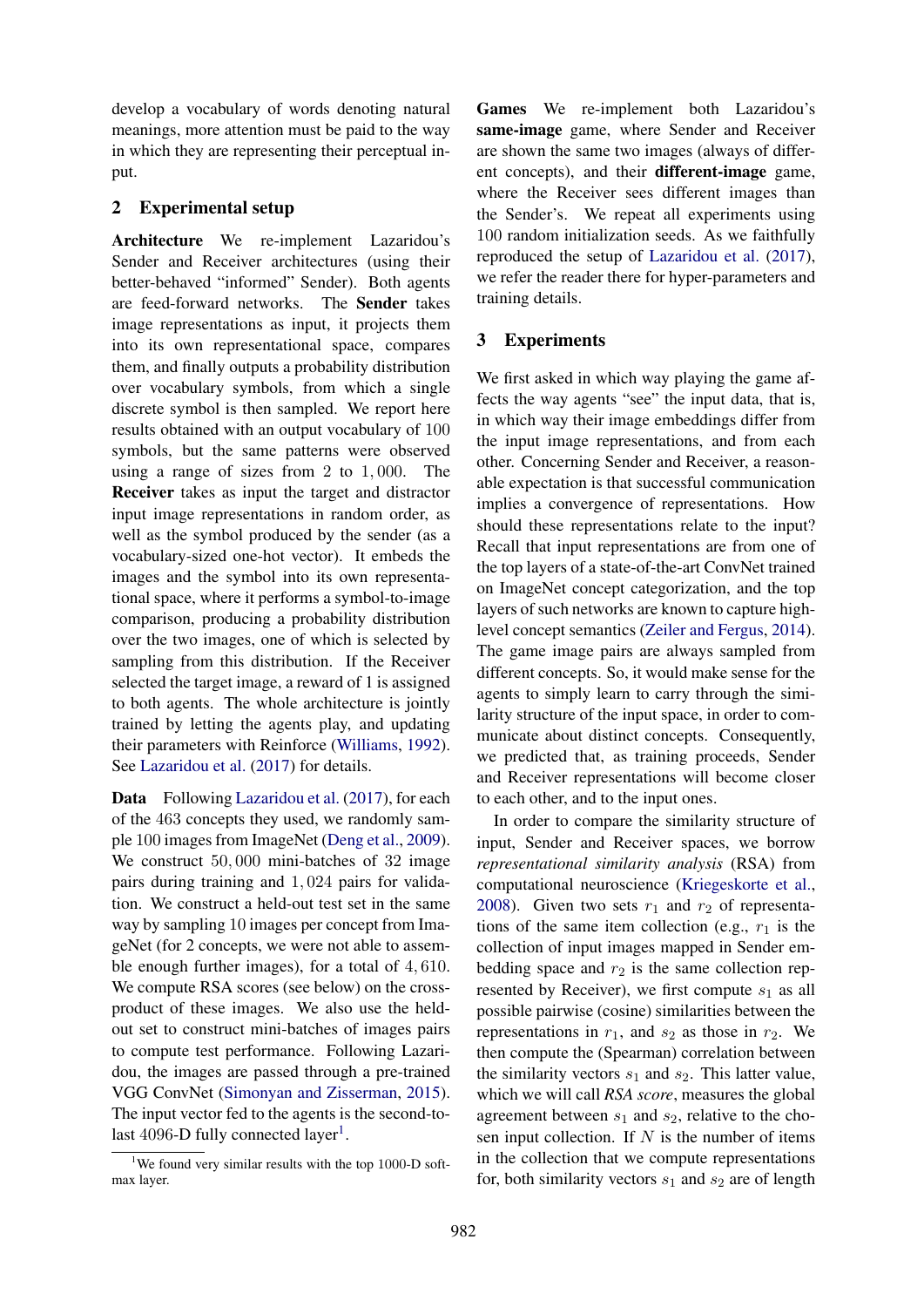<span id="page-2-0"></span>

Figure 1: RSA scores of the two agents ( $\rho_{S/R}$ ), and of each agent with the input ( $\rho_{S/I}$  and  $\rho_{R/I}$ ), during the first 10, 000 training games. S refers to Sender,  $R$  to Receiver,  $I$  to input. Values remain stable until end of training. Best viewed in color.

 $N(N-1)$ . Therefore, it is not necessary for representations  $r_1$  and  $r_2$  to belong to the same space (for example, in our case, input and agent vectors have different dimensionality).

Figure [1](#page-2-0) shows RSA and mean validation reward (MVR) development curves for the crossvalidated best seed in the same-image game. At the beginning of training, the RSA scores are nonzeros, which is expected as the two agents architectures are similar and randomly initialized the same way. They are also somewhat correlated with the input, which we attribute to the fact that untrained neural networks can already extract relevant image features [\(Jarrett et al.,](#page-4-14) [2009\)](#page-4-14). As training converges, Sender and Receiver similarity spaces also converge. However, contrary to our prediction, the agent similarity spaces are not strongly correlated with the input visual space. We note that, during the first few hundred games, the Sender (green curve) aligns with the input, but the Receiver (blue curve) does not. Therefore, it seems that, in order to establish communication, the two agents have to drift from the input. Indeed, when communication is successfully es-tablished at the end of training,<sup>[2](#page-2-1)</sup> the two agents have a RSA score of  $\rho_{S/R} = 0.98$ . However either agent's score with the input is a much lower  $\rho_{S/I} = \rho_{R/I} = 0.33$  $\rho_{S/I} = \rho_{R/I} = 0.33$  $\rho_{S/I} = \rho_{R/I} = 0.33$ <sup>3</sup> On the contrary, when the agents fail to establish communication, by the end of training their RSA score is just  $\rho_{S/R} = 0.39$ , but they stay closer to the input ( $\rho_{S/I} = 0.58$  and

 $\rho_{R/I} = 0.42$  $\rho_{R/I} = 0.42$  $\rho_{R/I} = 0.42$ .<sup>4</sup>

The drift of the agents from input similarity could be attributed to the characteristics of the game they are playing. Since they are only asked to distinguish between pictures of different concepts, they have no incentive to keep different instances of a concept distinct (if the agents are never asked to distinguish one dog from another, they might eventually become unable to tell dogs apart). That is, we might be assisting to the inception of a form of categorical perception [\(Gold](#page-4-15)[stone and Hendrickson,](#page-4-15) [2010\)](#page-4-15), whereby the agents lose sensitivity to within-category differences. If this is the case, we should observe that sameconcept image similarity is *higher* in Sender (or Receiver) space with respect to input space. However, this turns out not to be the case. To the contrary, average pairwise same-concept similarity is consistently *lower* in Sender space than in the input (mean z-normalized same-concept similarity in input space is at 1.94 vs. 0.57 in Sender space, averaged across successful seeds). A similar effect is observed by looking at higher-class (*mammal*, *furniture*, etc.) similarities: images from the same classes become less similar in Sender space (0.61 z-normalized within-class input similarity vs. 0.30 in Sender space). This suggests that the agents are becoming less proficient at capturing the similarity among instances of the same concept or of the same class. The same conclusion is qualitatively supported by the pairs of images that underwent the largest shift between input and Sender space. For example, for two test images of avocados which have an input similarity of 0.82 (and are reasonably similar to the human eye), the Sender similarity is at the low value of  $-0.27$  (Receiver similarity is  $-0.59$ ). Contrarily, for an image of a cabin in a field and an image of a telephone that have an intuitively correct very low input similarity of 0.02, the Sender similarity for these images is 0.94 (Receiver similarity is 0.95).

[Lazaridou et al.](#page-4-0) [\(2017\)](#page-4-0) designed their second game to encourage more general, concept-like referents. Unfortunately, we replicate the anomalies above in the different-image setup, although to a less marked extent. When successful communication is established at the end of training, the agents have  $\rho_{S/R} = 0.90$ . But again, the agents' representation do not align with the input space: their scores with the input are at lower values of  $\rho_{S/I}$  =

<span id="page-2-1"></span><sup>&</sup>lt;sup>2</sup>We consider training successful if MVR  $\geq 80\%$ .

<span id="page-2-2"></span><sup>&</sup>lt;sup>3</sup>Values averaged over the 96 successful seeds.

<span id="page-2-3"></span><sup>&</sup>lt;sup>4</sup>Values averaged over the 4 failing seeds.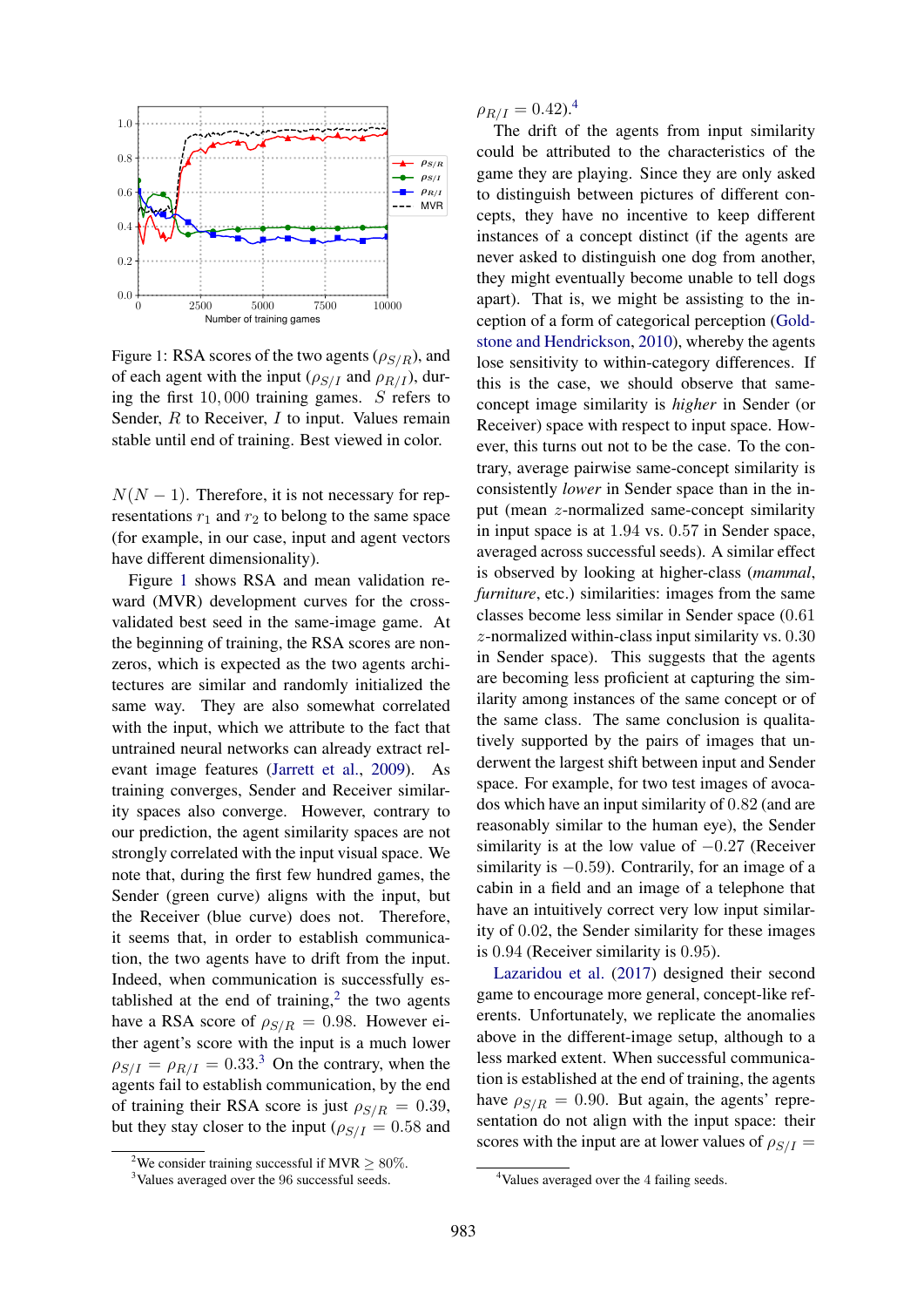<span id="page-3-4"></span>

|     |           |                | Test      |       |
|-----|-----------|----------------|-----------|-------|
|     |           | Same im.       | Diff. im. | Noise |
| ian | Same im.  | <sup>100</sup> | 70        | 95    |
|     | Diff. im. | 98             | 83        |       |

Table 1: Percentage average rewards on the sameimage, different-image and noise test sets for agents trained in the same- and different-image games (chance level at 50%). For each game, values are averaged on 10 test runs consisting of 1, 000 games of mini-batches of 32 image pairs, using the cross-validated best seed.

0.40 and  $\rho_{R/I} = 0.37$ .<sup>[5](#page-3-1)</sup> In case of communication failure, by the end of training their RSA score is at the lower value of  $\rho_{S/R} = 0.74$ , and their values with respect to the input are  $\rho_{S/I} = 0.36$  and  $\rho_{R/I} = 0.34$ .<sup>[6](#page-3-2)</sup> Again, same-concept images drift apart in agent space, although now to a lesser extent (1.94 z-normalized mean similarity in input space vs. 1.07 in Sender space). More encouragingly, we don't find the same pattern for withinclass mean similarities (0.61 input space vs. 0.75 Sender space).

We must conjecture that the agents are comparing low-level properties of the image pairs, independently of the game they play. As an extreme way to test this, we look at how agents trained to play the two games behave when tested with input pairs that are just random noise vectors drawn from a standard Normal distribution.<sup>[7](#page-3-3)</sup> If the agents are indeed indifferent to the objects represented by images, the radical shift in the nature of the input to the game should not affect them much.

Results are shown in Table [1.](#page-3-4) We confirm that the same-image game is the easiest, and we observe that agents trained in one game perform reasonably well on the other. More importantly, no matter which game they are trained on, the agents perform very well on noise input! This confirms our hypothesis that the Sender and Receiver are able to communicate about input data that contain no conceptual content at all, which in turn suggests that they haven't extracted any concept-level information (e.g., features that would allow them to recognize instances of the *dog* or *chair* category) during training. To get a sense of the sort of noise pairs agents succeed to communicate about, Fig-

<span id="page-3-0"></span>

Figure 2: Noise vectors agents trained on the sameimage game successfully communicate about.

ure [2](#page-3-0) provides an example.

Finally, we draw 1,000 noise pairs  $(z_1, z_2)$ , and present each to the Sender with either  $z_1$  or  $z_2$  as target. We then compare, pair by pair, whether the highest probability symbol changes when the target is swapped. We average across 10 random runs using the best cross-validated seed. In both versions of the game, for more than 99% of the pairs, the symbol with highest probability changes when the target is swapped. This suggests that the agents perform a *relative* comparison of the two inputs, rather than an absolute one, in line with the general conclusion that they are not using the vocabulary to denote stable conceptual properties of the objects depicted in the images.

### 4 Discussion

Existing literature in game theory already showed that convergence towards successful communication is ensured under specific conditions (see [Skyrms](#page-4-16) [\(2010\)](#page-4-16) and references therein). However, the important contribution of [Lazaridou et al.](#page-4-0) [\(2017\)](#page-4-0) is to play a signaling game with real-life images instead of artificial symbols. This raises new empirical questions that are not answered by the general mathematical results, such as: When the agents do succeed at communicating, what are the input features they rely upon? Do the internal representations they develop relate to the conceptual properties of the input? Our study suggests that the agents' representations are not capturing general conceptual properties of different objects, but they are rather specifically tuned to successfully distinguish images based on inscrutable lowlevel relational properties.

Interestingly, our conclusions can be aligned with findings in psycholinguistic experimental literature on dialogue. In order to achieve communication, the agents develop a form of ''conceptual

<span id="page-3-1"></span><sup>5</sup>Values averaged over the 19 successful seeds.

<span id="page-3-3"></span><span id="page-3-2"></span> $6$ Values averaged over the 81 failing seeds.

<sup>&</sup>lt;sup>7</sup>As during training inputs are divided by their norm, we also normalize each noise vector, so multiple noise variances would have no effect.